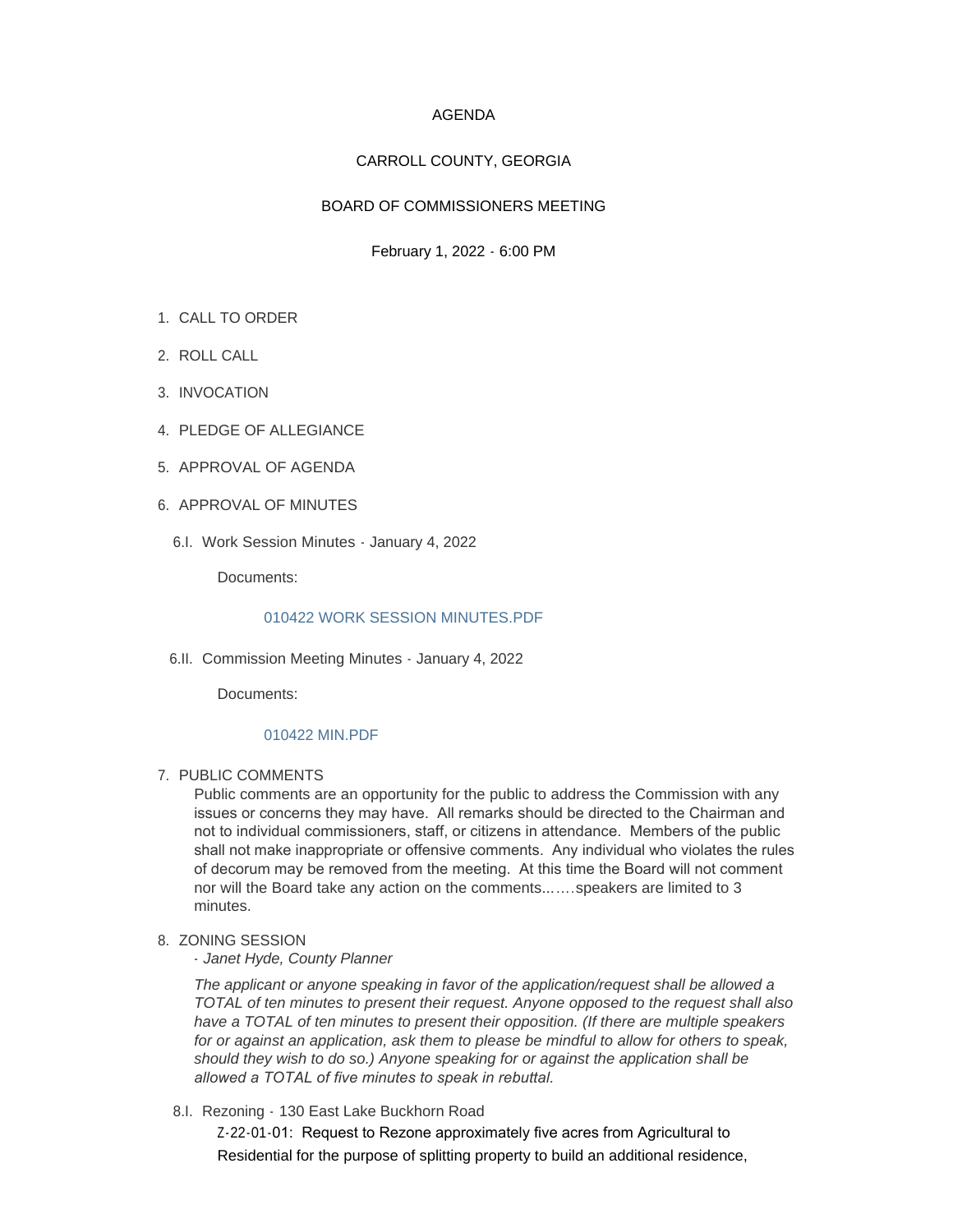located at 130 East Lake Buckhorn Rd, Temple. Parcel #149-0051, Land Lot 104 of the 6th District. Owner/Applicant: Philip Smith. Commission District 3.

Documents:

[Z-22-01-01 STAFF ANALYSIS PHILIP SMITH REZONE A TO R E LAKE](http://www.carrollcountyga.com/AgendaCenter/ViewFile/Item/3296?fileID=8753)  BUCKHORN ROAD.PDF [Z-22-01-01 PHILLIP SMITH APPLICATION FOR REZONING 130 E LAKE](http://www.carrollcountyga.com/AgendaCenter/ViewFile/Item/3296?fileID=8754)  BUCKHORN AG TO RESIDENTIAL.PDF

8.II. Rezoning - Stripling Chapel Road/Central High Road

Z-22-01-02: Request to Rezone 2.72 acres from R3 Residential to Commercial for the purpose of a landscaping company and tree service, located at the corner of Stripling Chapel Road and Central High Road, Carrollton. Parcels #110-0208, 110-0019, 110- 0200, and 110-0021, Land Lot 229 of the 5th District. Owner/Applicant: Jose and William Rodriguez. Commission District 4.

Documents:

[Z-22-01-02 STAFF ANALYSIS JOSE RODRIGUEZ REZONE R2 TO](http://www.carrollcountyga.com/AgendaCenter/ViewFile/Item/3297?fileID=8755)  COMMERCIAL STRIPLING CHAPEL ROAD.PDF [Z-22-01-02 JOSE AND WILLIAM RODRIGUEZ APPLICATION TO REZONE](http://www.carrollcountyga.com/AgendaCenter/ViewFile/Item/3297?fileID=8756)  FROM R3 TO COMMERCIAL STRIPLING CHAPEL ROAD.PDF

- 8.III. Zoning Ordinance Amendment Define And Regulate Horizontal Apartment Consideration of a Resolution and Ordinance Amending the Carroll County Zoning Ordinance to define and regulate Horizontal Apartments and similar developments as a permitted use in the Multi-Family Residential zoning district.
	- Ben Skipper, Director of Community Development
	- Avery Jackson, County Attorney

Documents:

RESOLUTION AND ORDINANCE - AMENDMENTS TO THE CARROLL [COUNTY ZONING ORDINANCE TO AMEND SECTION 102-8.PDF](http://www.carrollcountyga.com/AgendaCenter/ViewFile/Item/3298?fileID=8757)

### FINANCIAL SESSION 9.

9.I. Law Enforcement Training (LET) Grant

Consideration to approve a Law Enforcement Training (LET) grant for \$14,945 to purchase equipment/supplies to be used by the Sheriff's Office

*-Brad Robinson, Chief Deputy Sheriff*

Documents:

[CCSO LET GRANT BUDGET SUMMARY.PDF](http://www.carrollcountyga.com/AgendaCenter/ViewFile/Item/3288?fileID=8739) [K76-8-003 AWARD - CARROLL.PDF](http://www.carrollcountyga.com/AgendaCenter/ViewFile/Item/3288?fileID=8740)